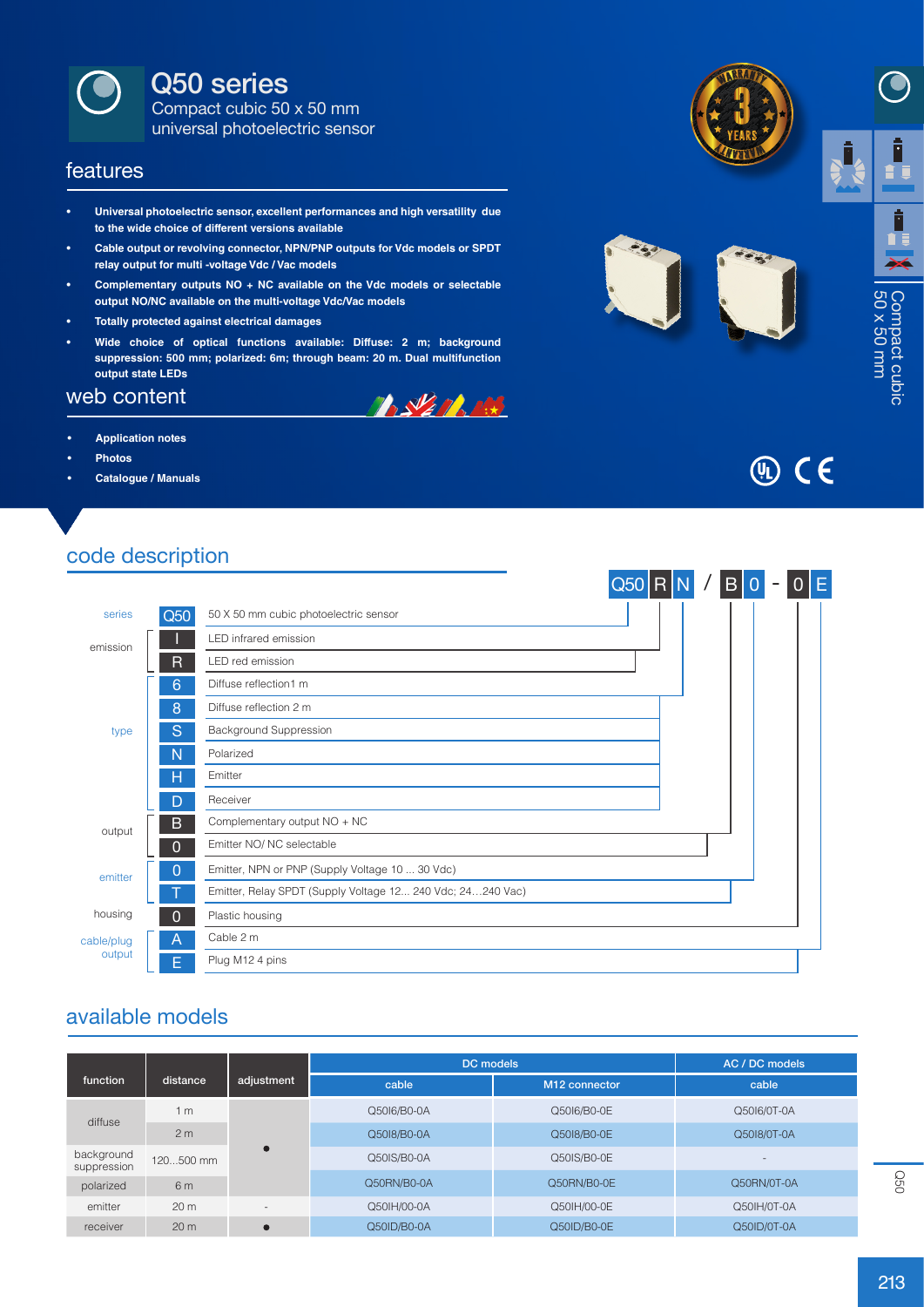

direct diffuse models

|                              | Q5016/0T-**                                                    | Q5016/B0-**                                       | Q5018/0T-**                                                | Q5018/B0-**                                       |  |  |
|------------------------------|----------------------------------------------------------------|---------------------------------------------------|------------------------------------------------------------|---------------------------------------------------|--|--|
|                              |                                                                | <b>TEL:</b>                                       |                                                            |                                                   |  |  |
|                              |                                                                |                                                   |                                                            |                                                   |  |  |
| nominal sensing distance (1) | $0.12$ m $(1)$                                                 |                                                   | $0.32$ m $(1)$                                             |                                                   |  |  |
| sansing range (Sd)           | $0.22$ m $(1)$<br>$0.52$ mm $(1)$                              |                                                   |                                                            |                                                   |  |  |
| sensibility adjustment       |                                                                | single-turn potentiometer                         |                                                            |                                                   |  |  |
| emission                     | infrared LED                                                   |                                                   |                                                            |                                                   |  |  |
| spot dimension               | 70 mm @ 500 mm                                                 |                                                   | 80 mm @ 1 m                                                |                                                   |  |  |
| rotary switch                | single-turn potentiometer                                      |                                                   | single-turn potentiometer                                  |                                                   |  |  |
| operating voltage            | from 12 to 240 Vdc /<br>from 24 to 240 Vac, 50 to<br>60 Hz     | from 10 to 30 Vdc                                 | from 12 to 240 Vdc /<br>from 24 to 240 Vac, 50 to<br>60 Hz | from 10 to 30 Vdc                                 |  |  |
| ripple                       |                                                                | $\leq 10\%$                                       |                                                            | $\leq 10 \%$                                      |  |  |
| no-load supply current       | $\leq$ 2.5 VA (relè ON)                                        | $\leq 40$ mA                                      | $\leq$ 2.5 VA (relè ON)                                    | $\leq 40$ mA                                      |  |  |
| load current                 |                                                                | $\leq 200$ mA                                     |                                                            | $\leq 200$ mA                                     |  |  |
| output voltage drop Ud       |                                                                | $\leq$ 2.5 Vdc @ 200 mA                           |                                                            | $\leq$ 2.5 Vdc @ 200 mA                           |  |  |
| maximum load current         | 3 A/30 Vdc<br>3 A/240 Vac                                      |                                                   | 3 A/30 Vdc<br>3 A/250 Vac                                  |                                                   |  |  |
| output type                  | relay SPDT electrically<br>isolated                            | PNP or NPN                                        | relay SPDT electrically<br>isolated                        | PNP or NPN                                        |  |  |
| switching frequency          | 20 Hz                                                          | 500 Hz                                            | 20 Hz                                                      | 500 Hz                                            |  |  |
| power on delay               | $\leq 30$ ms                                                   |                                                   | $\leq 30$ ms                                               |                                                   |  |  |
| power supply protections     | transients                                                     | polarity reversal, transient                      | transients                                                 | polarity reversal, transient                      |  |  |
| output electrical protection |                                                                | short circuit (auto reset)<br>over voltage pulses |                                                            | short circuit (auto reset)<br>over voltage pulses |  |  |
| operating temperature range  | $-25^{\circ}$ C + 60 $^{\circ}$ C <sup>(2)</sup>               |                                                   |                                                            |                                                   |  |  |
| external light interference  | 5,000 lux                                                      |                                                   |                                                            |                                                   |  |  |
| <b>EMC</b>                   | in conformity with the EMC Directive according to EN 60947-5-2 |                                                   |                                                            |                                                   |  |  |
| protection degree            | IP67 (EN60529) <sup>(3)</sup>                                  |                                                   |                                                            |                                                   |  |  |
| housing material             | body: PC/ABS; optic: PMMA                                      |                                                   |                                                            |                                                   |  |  |
| weight (approximate)         | 200 <sub>g</sub>                                               | 105 g plug<br>200 g cable                         | 200 g                                                      | $105g$ plug<br>200 g cable                        |  |  |

(1) White target 90% 200\*200 mm (2) UL omologation: 0...+60 °C (3) Protection guaranteed only with plug cable well mounted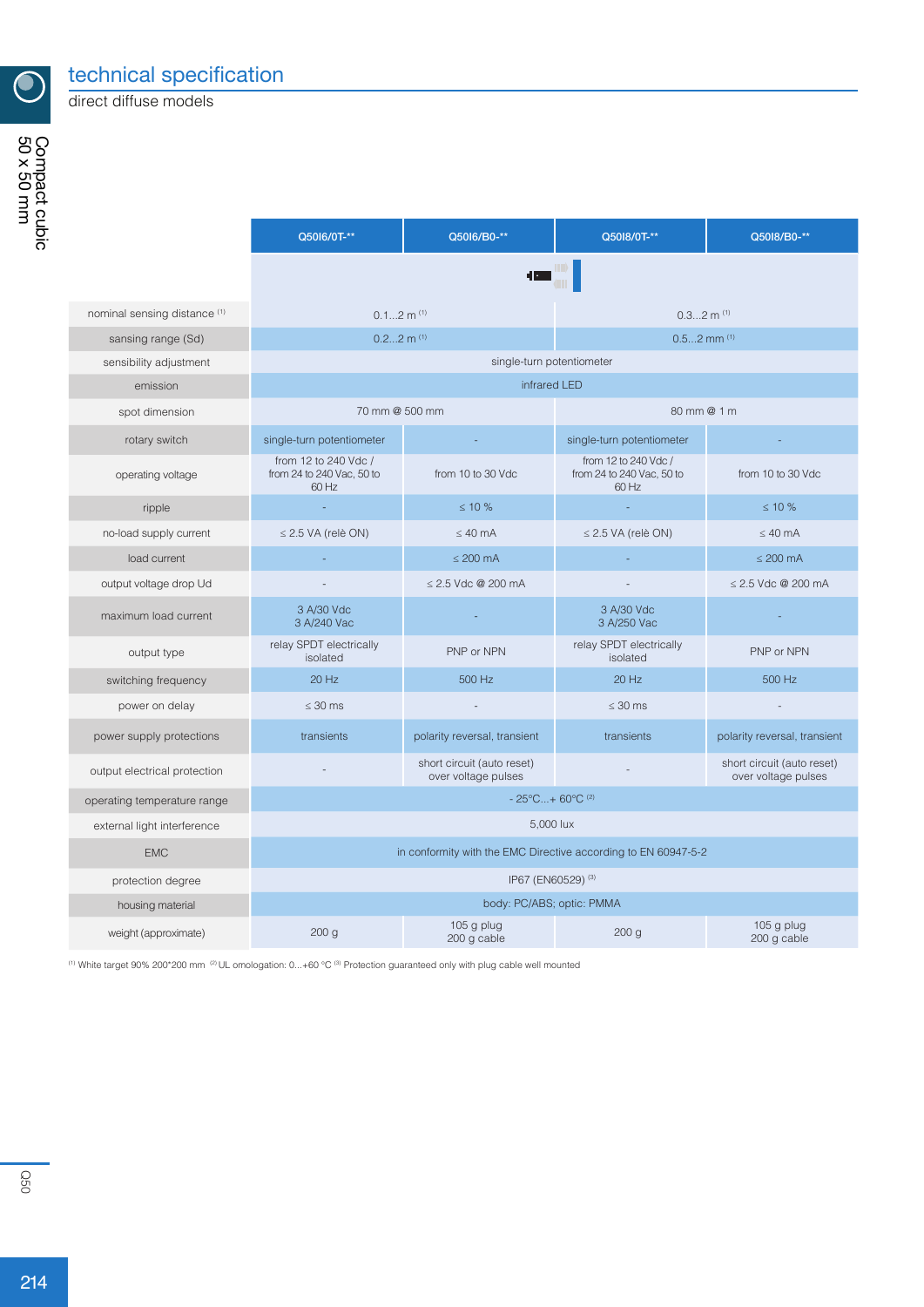background suppression models

|                                 | Q50IS/0B-**                                                       |  |  |  |
|---------------------------------|-------------------------------------------------------------------|--|--|--|
|                                 | background suppression                                            |  |  |  |
|                                 | $\blacksquare$                                                    |  |  |  |
| distanza di lavoro nominale (1) | 120500 mm (1)                                                     |  |  |  |
| minimum sensing distance        | 120 mm                                                            |  |  |  |
| sensibility adjustment          | single-turn potentiometer                                         |  |  |  |
| emission                        | infrared LED                                                      |  |  |  |
| spot dimension                  | 30 mm @ 500 mm                                                    |  |  |  |
| rotary switch                   |                                                                   |  |  |  |
| operating voltage               | 1030 Vdc (ripple included)                                        |  |  |  |
| ripple                          | $≤ 10 %$                                                          |  |  |  |
| no-load supply current          | $\leq 40$ mA                                                      |  |  |  |
| load current                    | $\leq 200$ mA                                                     |  |  |  |
| output voltage drop             | ≤ 2.5 Vdc @ 200 mA                                                |  |  |  |
| maximum load current            |                                                                   |  |  |  |
| output type                     | PNP or NPN                                                        |  |  |  |
| switching frequency             | 500 Hz                                                            |  |  |  |
| power on delay                  | $\leq$ 2 ms                                                       |  |  |  |
| power supply protections        | polarity reversal, over voltage pulses                            |  |  |  |
| output electrical protection    | short circuit (auto reset), over voltage pulses                   |  |  |  |
| operating temperature range     | $-25^{\circ}$ C + 60°C <sup>(2)</sup>                             |  |  |  |
| external light interference     | 10,000 lux                                                        |  |  |  |
| protection degree               | IP67 (EN60529) (3)                                                |  |  |  |
| <b>EMC</b>                      | in conformity with the EMC Directive<br>according to EN 60947-5-2 |  |  |  |
| housing material                | body: PC/ABS; optic: PMMA                                         |  |  |  |
| weight (approx)                 | 105 g plug / 200 g cable                                          |  |  |  |

(1) White target 90% 200\*200 mm (2) UL omologation: 0...+60 °C (3) Protection guaranteed only with plug cable well mounted

 $\overline{\bigodot}$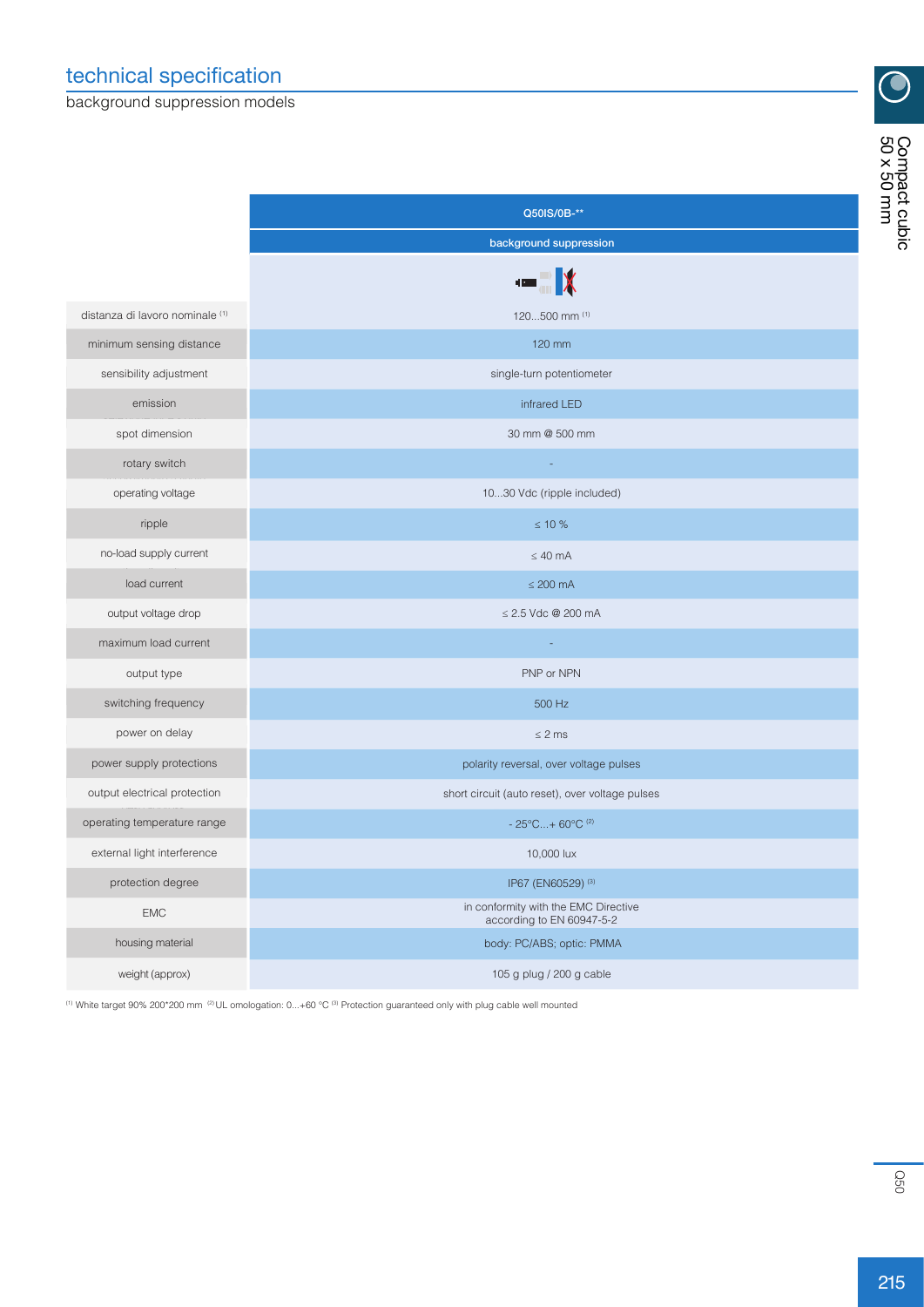

technical specification

polarized models

|                              | Q50RN/0T-**                                                    | Q50RN/B0-**                  |  |  |  |
|------------------------------|----------------------------------------------------------------|------------------------------|--|--|--|
|                              | E I -                                                          |                              |  |  |  |
| nominal sensing distance Sn  | $0.26$ m $(1)$                                                 |                              |  |  |  |
| minimum sensing distance     | 200 mm                                                         |                              |  |  |  |
|                              |                                                                |                              |  |  |  |
| sensibility adjustment       | single-turn potentiometer                                      |                              |  |  |  |
| emission                     |                                                                | red visible LED light        |  |  |  |
| spot dimension               | 280 mm @ 3 m                                                   |                              |  |  |  |
| rotary switch                | single-turn potentiometer                                      |                              |  |  |  |
| operating voltage            | from 12 to 240 Vdc/<br>from 24 to 240 Vac, 50 a 60 Hz          | from 10 to 30 Vdc            |  |  |  |
| ripple                       |                                                                | $\leq 10 \%$                 |  |  |  |
| no-load supply current       | $\leq$ 2.5 VA (relay ON)                                       | $\leq 40$ mA                 |  |  |  |
| load current                 |                                                                | $\leq$ 200 mA                |  |  |  |
| output voltage drop          |                                                                | $\leq$ 2.5 VDC @ 200 mA      |  |  |  |
| maximum load current         | 3 A/30 Vdc<br>3 A/250 Vac                                      |                              |  |  |  |
| output type                  | relay SPDT electrically isolated                               | PNP or NPN                   |  |  |  |
| switching frequency          | 20 Hz                                                          | 500 Hz                       |  |  |  |
| power on delay               |                                                                | $\leq 1$ ms                  |  |  |  |
| power supply protections     | transients                                                     | reverse polarity, transients |  |  |  |
| output electrical protection |                                                                | overvoltage, short-circuit   |  |  |  |
| operating temperature range  | $-25^{\circ}$ C + 60 $^{\circ}$ C <sup>(2)</sup>               |                              |  |  |  |
| external light interference  | 5,000 lux                                                      |                              |  |  |  |
| protection degree            | IP67 (EN60529) <sup>(3)</sup>                                  |                              |  |  |  |
| <b>EMC</b>                   | in conformity with the EMC Directive according to EN 60947-5-2 |                              |  |  |  |
| housing material             | body: PC/ABS; optic: PMMA                                      |                              |  |  |  |
| weight (approx)              | 200 g                                                          | 200 g cable<br>105 g plug    |  |  |  |

(1) With RL 110 reflector <sup>(2)</sup> UL omologation:  $0...+60$  °C  $^{(3)}$  Protection guaranteed only with plug cable well mounted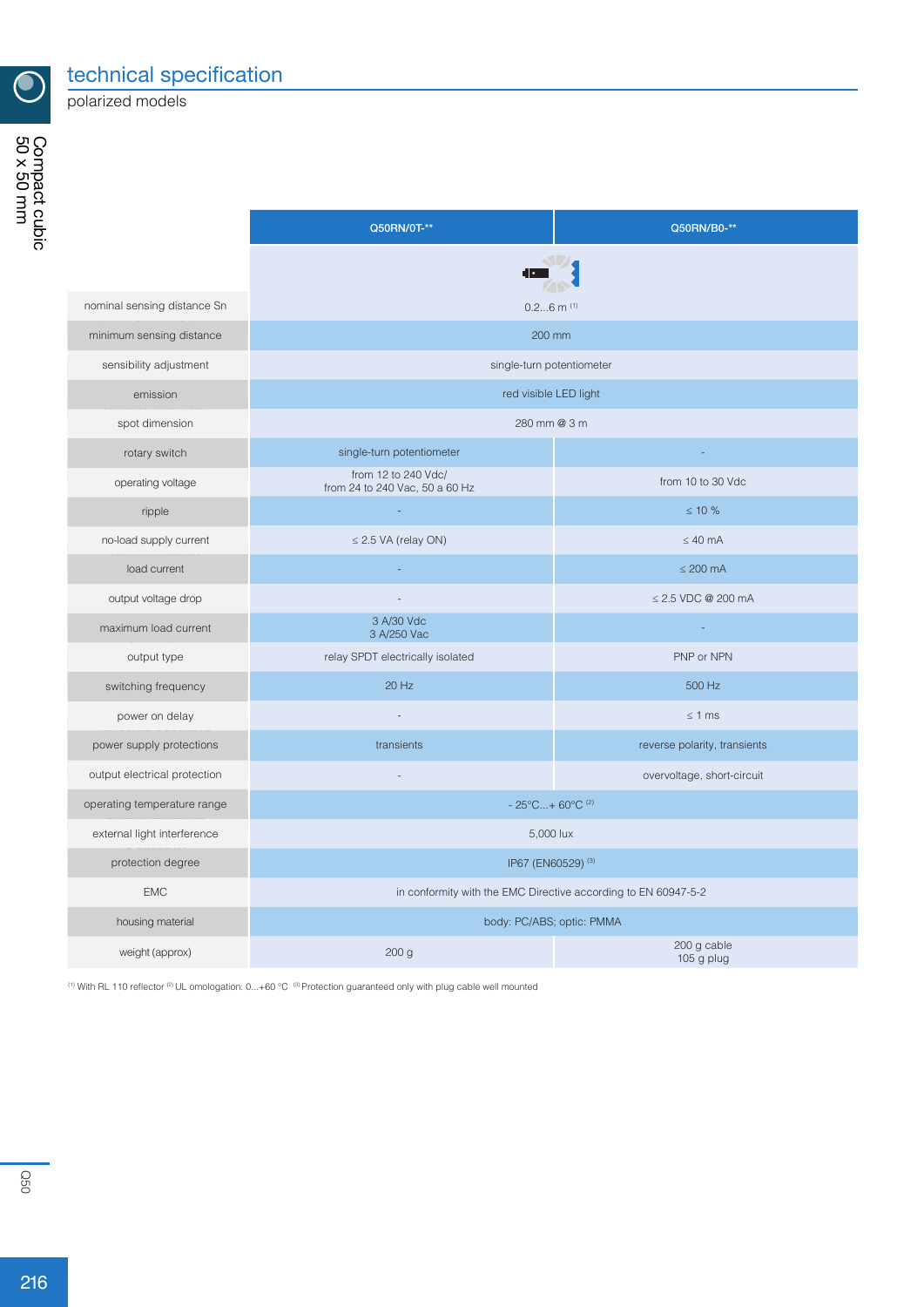# technical specification

through-beam models

| Q50ID/B0-**    | receiver<br>Q50ID/0T-**                      | compact cubic<br>50 x 50 mm |
|----------------|----------------------------------------------|-----------------------------|
| •1             |                                              |                             |
|                | $20 \, \text{m}^{(1)}$                       |                             |
|                |                                              |                             |
|                | single-turn potentiometer                    |                             |
|                |                                              |                             |
|                |                                              |                             |
|                | single-turn potentiometer                    |                             |
| da 10 a 30 Vdc | 12 to 240 Vdc /<br>24 to 240 Vac 50 to 60 Hz |                             |

9

| nominal sensing distance Sn  | 20 mm (1)                                                         |                                               | $20 \, m^{(1)}$              |                                               |  |  |
|------------------------------|-------------------------------------------------------------------|-----------------------------------------------|------------------------------|-----------------------------------------------|--|--|
| minimum sensing distance     |                                                                   |                                               |                              |                                               |  |  |
| sensibility adjustment       |                                                                   |                                               |                              | single-turn potentiometer                     |  |  |
| emission                     | infrared LED                                                      |                                               |                              |                                               |  |  |
| spot dimension               | 880 mm @ 10 m                                                     |                                               |                              |                                               |  |  |
| rotary switch                |                                                                   |                                               |                              | single-turn potentiometer                     |  |  |
| operating voltage            | 1030 Vdc<br>(ripple included)                                     | 12 to 240 Vdc /<br>24 to 240 Vac, 50 to 60 Hz | da 10 a 30 Vdc               | 12 to 240 Vdc /<br>24 to 240 Vac, 50 to 60 Hz |  |  |
| ripple                       | $\leq 10 \%$                                                      |                                               | $\leq 10 \%$                 |                                               |  |  |
| no-load supply current       | $\leq 50$ mA                                                      | $\leq$ 2.5 VA (relay ON)                      | $\leq 40$ mA                 | $\leq$ 2.5 VA (relay ON)                      |  |  |
| load current                 |                                                                   |                                               | $\leq 200$ mA                |                                               |  |  |
| output voltage drop          |                                                                   |                                               | ≤ 2.5 Vdc @ 200 mA           |                                               |  |  |
| maximum load current         |                                                                   |                                               |                              | 3 A/30 Vdc<br>3 A/250 Vac                     |  |  |
| output type                  |                                                                   |                                               | PNP or NPN                   | relay SPDT electrically<br>isolated           |  |  |
| switching frequency          |                                                                   |                                               | 500 Hz                       | $20$ Hz                                       |  |  |
| power on delay               |                                                                   |                                               | $\leq 1$ ms                  |                                               |  |  |
| power supply protections     | reverse polarity, transients<br>transients                        |                                               | reverse polarity, transients | transients                                    |  |  |
| output electrical protection |                                                                   |                                               | overvoltage, short-circuit   |                                               |  |  |
| operating temperature range  | $-20^{\circ}$ C + 60°C (2)                                        |                                               |                              |                                               |  |  |
| external light interference  |                                                                   |                                               | 10.000 lux                   |                                               |  |  |
| protection degree            |                                                                   | IP67 (EN60529) (3)                            |                              |                                               |  |  |
| <b>EMC</b>                   | in conformity with the EMC Directive<br>according to EN 60947-5-2 |                                               |                              |                                               |  |  |
| housing material             |                                                                   | body: PC/ABS; optic: PMMA                     |                              |                                               |  |  |
| weight (approx)              | 200 g cable<br>105 g plug                                         | 200 <sub>g</sub>                              | 200 g cable<br>$105g$ plug   | 200 <sub>g</sub>                              |  |  |

emitter

Q50IH/00-\*\* Q50IH/0T-\*\*

 $(1)$  White target 90% 200\*200 mm  $(2)$  UL omologation: 0...+60 °C  $(3)$  Protection guaranteed only with plug cable well mounted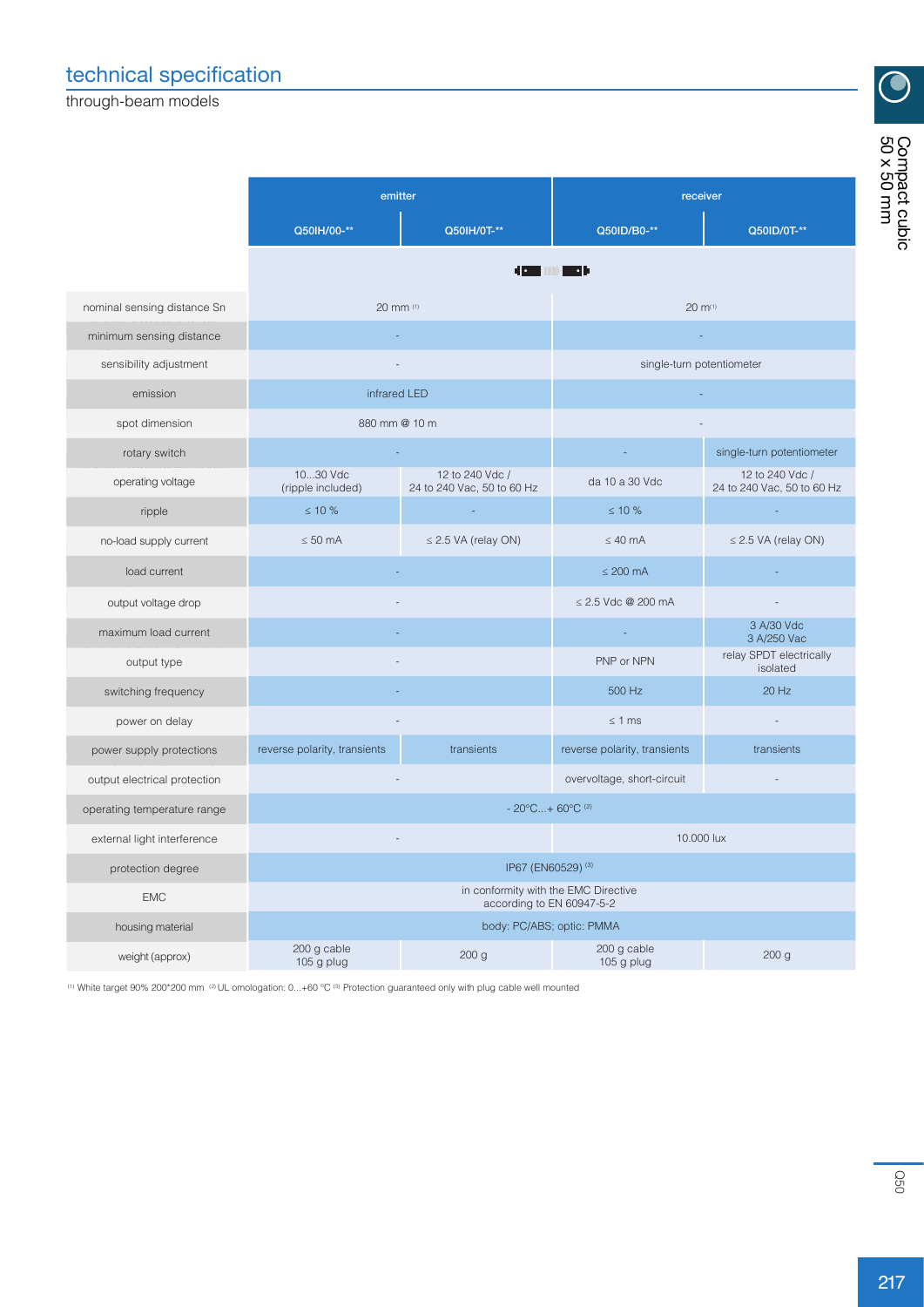## electrical diagrams of the connections



### plug



 $\bullet$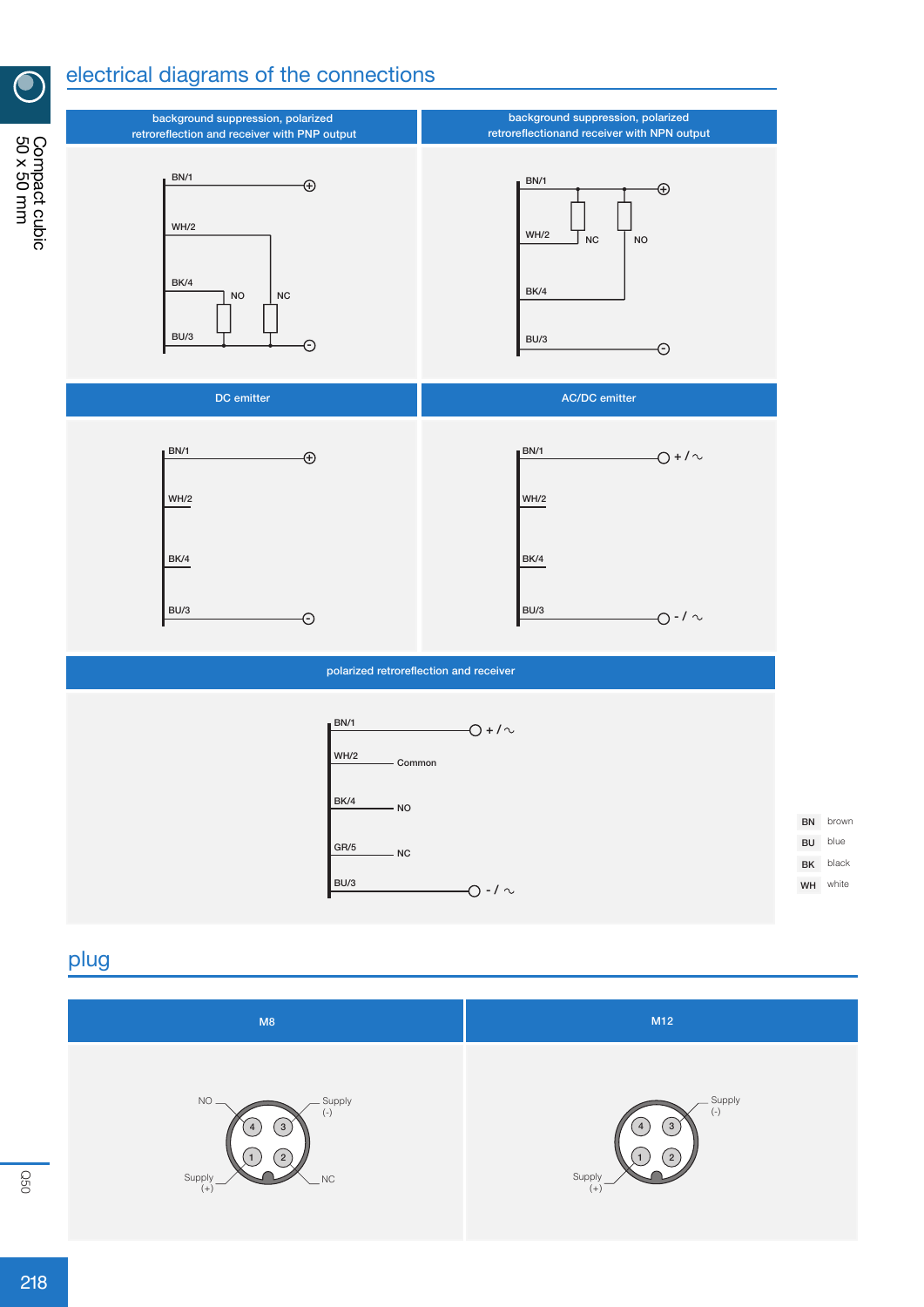### response diagrams

direct reflection models



### response diagrams

background suppression models



#### response diagrams

through-beam models models



 $\overline{\textcircled{\bullet}}$